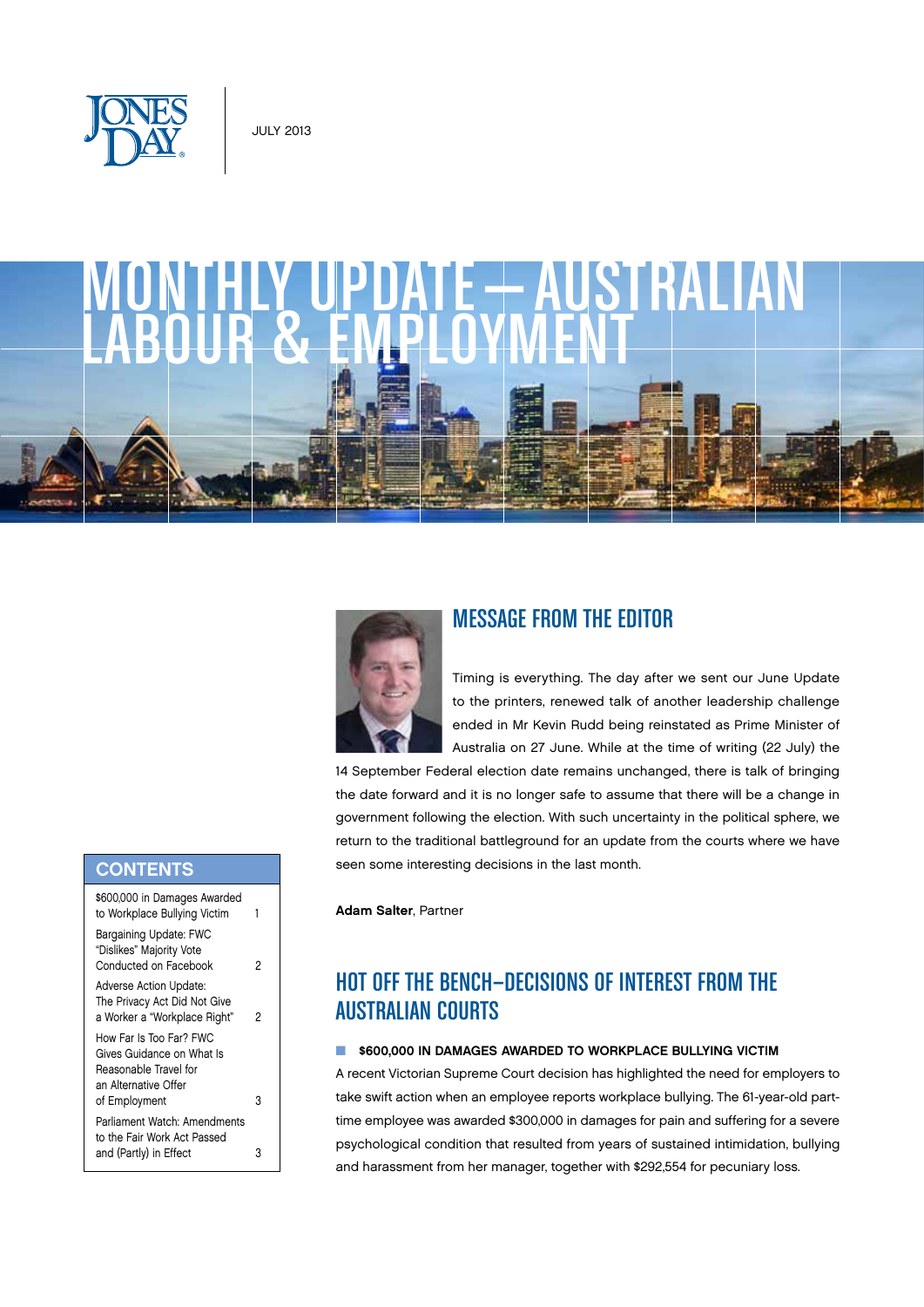The Court found that the employee experienced a "pattern" of bullying behaviour including a book being thrown at her and repeated verbal attacks from her manager, among other incidents over a four-year period. Back in 2003, and again in 2005, the employee notified her employer about the tension with her manager and the Court was satisfied that had the employer acted promptly, the employee would not have suffered any (or any significant) psychological injury. The Court was also critical of the employer for misleading the employee that it was taking action to deal with the complaint (e.g. promising to implement a workplace conduct policy) when it did not.

In finding the employer vicariously liable for the conduct of the manager, the Court emphasised that an employer cannot abrogate its responsibility for assessing the risk of injury to an employee. Once a complaint is made, the employer has a positive obligation to investigate.

#### Swan v Monash Law Book Co-operative [2013] VSC 326

Reflection for employers: With a new Federal bullying complaints jurisdiction commencing on 1 January 2014 and Safe Work Australia in the process of finalising a Code of Practice on bullying, there is no doubt that workplace bullying is under the spotlight in Australia. If your organisation does not already have a policy, it should be a priority to develop and implement one.

We recommend employers review their policies to set standards of appropriate workplace behaviour and ensure appropriate processes are in place to address grievances.

### **N** BARGAINING UPDATE: FWC "DISLIKES" MAJORITY Vote Conducted on Facebook

The Fair Work Commission ("FWC") has held that Facebook "likes" are not enough to show that a majority of employees are in support of an application for union registration as an enterprise association.

In a battle for members, a new union iCabin Crew Connect ("Union") applied to the FWC to become a registered union covering Virgin Australia's 2000-plus cabin crew employees. In order to gain registration, the Union had to establish that it had majority support of the employees it was seeking to represent.

To demonstrate majority support, the Union unsuccessfully sought to rely on a range of communications including 500 "likes" from employees on the Union's Facebook page.

The FWC dismissed the Association's application, holding that "the majority of the communications were not expressions of support of the requisite kind" and even if they were, did not constitute a majority of the relevant class of employees.

Food for thought: As unions continue efforts to boost membership and stay relevant to modern workforces, companies that employ workers that fall within union coverage should keep their ears close to the ground (or should we say the computer screen?) as Facebook and Twitter "campaigning" becomes more frequent and accessible. Expect also to see more jostling between competing unions for membership and recognition at the workplace.

Social media campaigning also opens up another avenue for workplace bullying and coercion in support of a union's agenda. It is important to have good grievance policies and procedures to be able to investigate and discipline workers for intimidation or bullying occurring between workers on social media platforms.

## **NUMBER ACTION UPDATE: THE PRIVACY ACT DID NOT** Give a Worker a "Workplace Right"

The Federal Circuit Court has determined that the Privacy Act 1988 (Cth) is not a "workplace law" for the purpose of protecting a person against adverse action under s 340 of the Fair Work Act 2009 (Cth) ("Act").

The employer in question had engaged a graduate intermittently as an independent contractor and later asked her to apply for a full-time role as an employee. As part of the pre-employment screening process, the job applicant was required to provide an electronic copy of her signature and a digital copy of her passport to an agent conducting the pre-employment drug test. The job applicant declined, citing concerns about identity theft and privacy.

The prospective employer withdrew the offer of employment and at the expiry of the latest engagement terminated the independent contractor arrangement. Although the prospective employer eventually hired the job applicant a few months later (having decided that she had provided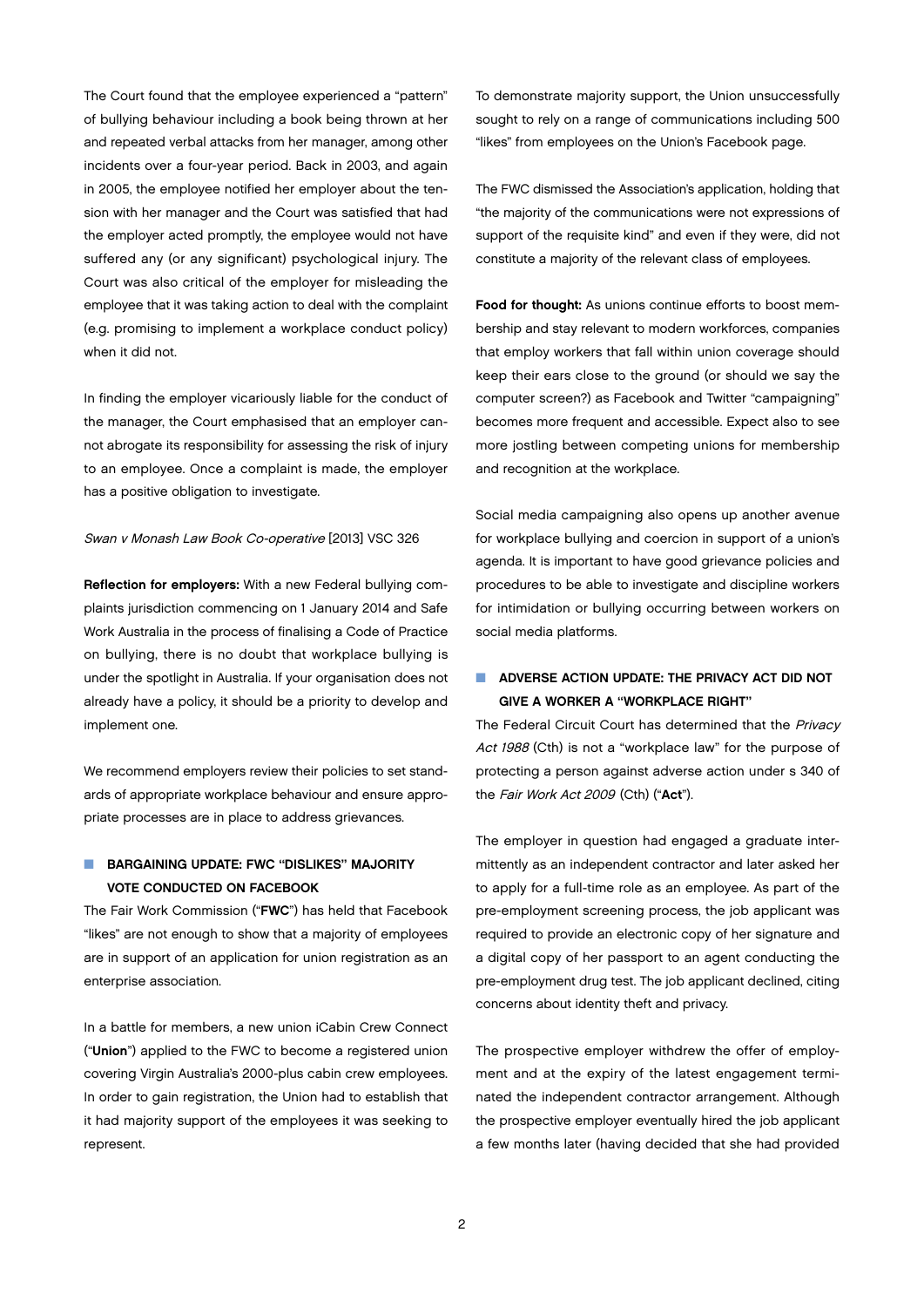sufficient information to pass the pre-employment check), it dismissed her because she did not accept the authority of her manager.

The job applicant was unsuccessful in her claim for more than \$2 million for loss of future earnings alleging that the withdrawal of the original offer, termination of the independent contractor arrangement and dismissal amounted to adverse action for exercising a workplace right arising under a workplace law, namely the Privacy Act 1988 (Cth) ("Privacy Act").

The Court held that the Privacy Act is also not a "workplace law" for the purpose of the general protections provisions in the Act, as the primary concern of the Privacy Act is not aimed at regulating the relationship between employers and employees. However, the judge conceded that a provision within an Act or regulation could regulate the relationship between employers and employees even though the Act or the regulations as a whole did not do so.

In any case, the Judge found that the employer had discharged the onus of proving that it had terminated her employment because of her attitude to her manager and not because she had commenced an adverse action claim.

#### Austin v Honeywell Ltd [2013] FCCA 662

In a nutshell: Not all statutory rights amount to workplace rights granting protection against adverse action. Whether a workplace right exists depends on whether the provision or Act is aimed at regulating the relationship between employers and employees. The Privacy Act was held not to be a workplace law, therefore it did not give rise to a workplace right.

## **NOW FAR IS TOO FAR? FWC GIVES GUIDANCE ON** WHAT IS REASONABLE TRAVEL FOR AN ALTERNATIVE Offer of Employment

A recent decision has provided very helpful guidance on what constitutes an *acceptable* offer of alternative employment where the position has been made redundant.

In this matter, two employees for a catering service in the Hunter region rejected an offer of alternative employment on the basis that the 25km travelling distance to the new location was too far, making the offer unacceptable. The

new location would have offered them employment in similar catering-based roles with the same pay and hours.

The employer applied to the Fair Work Commission ("FWC") to get an order to vary the obligation to pay redundancy pay to the two workers who refused to be redeployed. FWC affirmed that the employer bears the onus of proving that such an offer is acceptable. The employer submitted that the employees' contracts provided for such a move and therefore it was entitled to change the location.

The FWC held that the additional travel time to the new location did not constitute an unacceptable offer of alternative employment. The FWC was satisfied that the appropriate travel time to the new location was considerably less than what the employees claimed and did not prevent the offer from being acceptable. The employer's application to reduce the employees' redundancy pay to zero was granted.

#### Spotless Services Australia Limited [2013] FWC 4484

Lessons for employers: What is acceptable will depend on the circumstances. The 25km distance in this case needs to be considered in the context of the roles which were located outside a central business district and amounted to only an additional travel time of 25 minutes each way. It was also noted that given the flexible nature of catering work, it would not have been realistic for the employees to expect to remain at their current location indefinitely.

This decision is a timely reminder of the helpful provisions in the Act which allow employers to apply to the FWC to reduce the redundancy cost exposure when suitable alternative employment has been offered.

# New and noteworthy—IDENTIFYING KEY DEVELOPMENTS IN AUSTRALIAN LABOUR **REGULATION**

## $\blacksquare$  PARLIAMENT WATCH: AMENDMENTS TO THE FAIR Work Act Passed and (Partly) in Effect

For the last few months, we have been following the progress of the amendments to the Fair Work Act 2009 (Cth) ("Act") and on 27 June, the Fair Work Amendment Bill 2013